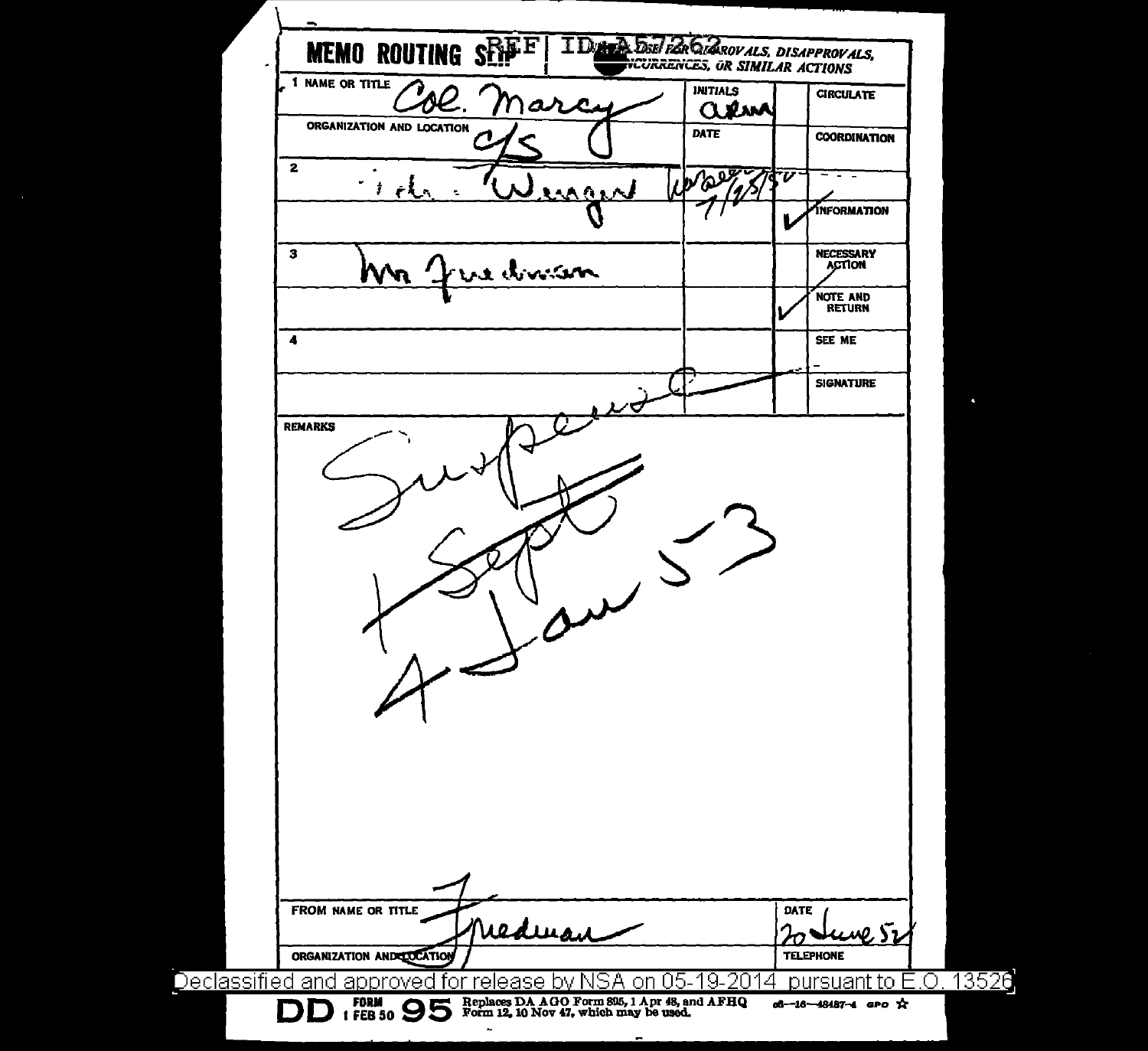## TOP SEGRET - SECURITY INFORMATION

16 June 1952

## MEMORANDUM FOR THE TECHNICAL CONSULTANT

Comments on D/F on Security of AFSA Communications **SUBJECT:** (From: Chief, Comm Div to C of S, dtd 28 May 52)

1. Coordination between the Analysis and Evaluation Division. the Technical Consultants Group of the Office of Operations, and the Communications Division has increased to such an extent in recent months that it is believed the functions of the once-proposed Communications Security Review Board are now being adequately fulfilled. Comment No. 2 of the subject D/F is considered to be quite appropriate. Para 5 of that Comment is a restatement of the necessity for on-line equipment not now available.

REF ID: A57262

**SFARET** 

because of the decessity for on-line (The way)<br>ment not now available.<br>2. In answer to the query of the Chief of Staff, the following the was duffy<br>ration on present and planned activity in securing monitoring query  $\eta$ . information on present and planned activity in securing monitoring of AFSA Communications is submitted:

a. Continuing analysis of AFSA communications is performed in the Transmission Security Branch of the Analysis and Evaluation Division. At present, monitoring of AFSA communications covers all circuits in and out of the ASA and NavSecSta (N-2) Communication Centers which handle distribution of the COMINTproduct and associated traffic of the Services. The volume analyzed approximates 650 messages a working day. As a result of this monitoring and analysis, and of direct coordination with the Communications Division, measures have been taken which have reduced the amount of information derivable from AFSA communications by traffic analysis techniques.

b. Plans have been made to have all traffic. including interceptforwarding, to and from the consolidated AFSA Communications Centers at Arlington Hall processed by machine methods and further analyzed for a period of approximately 30 days before and after the implementation of the ORCUS cryptosystems in an effort to determine the effects of the change. It should be noted that the volume of traffic expected to be handled in an average working day will be approximately 3,250 messages which will require the use of machine processing and an increased personnel complement. It is expected that some of the IBM facilities of the Office of Operations and a sufficient number of personnel will be available for this task.

3. Some other recent developments which will improve the security of AFSA communications follow:

**TOP-SCOPET**